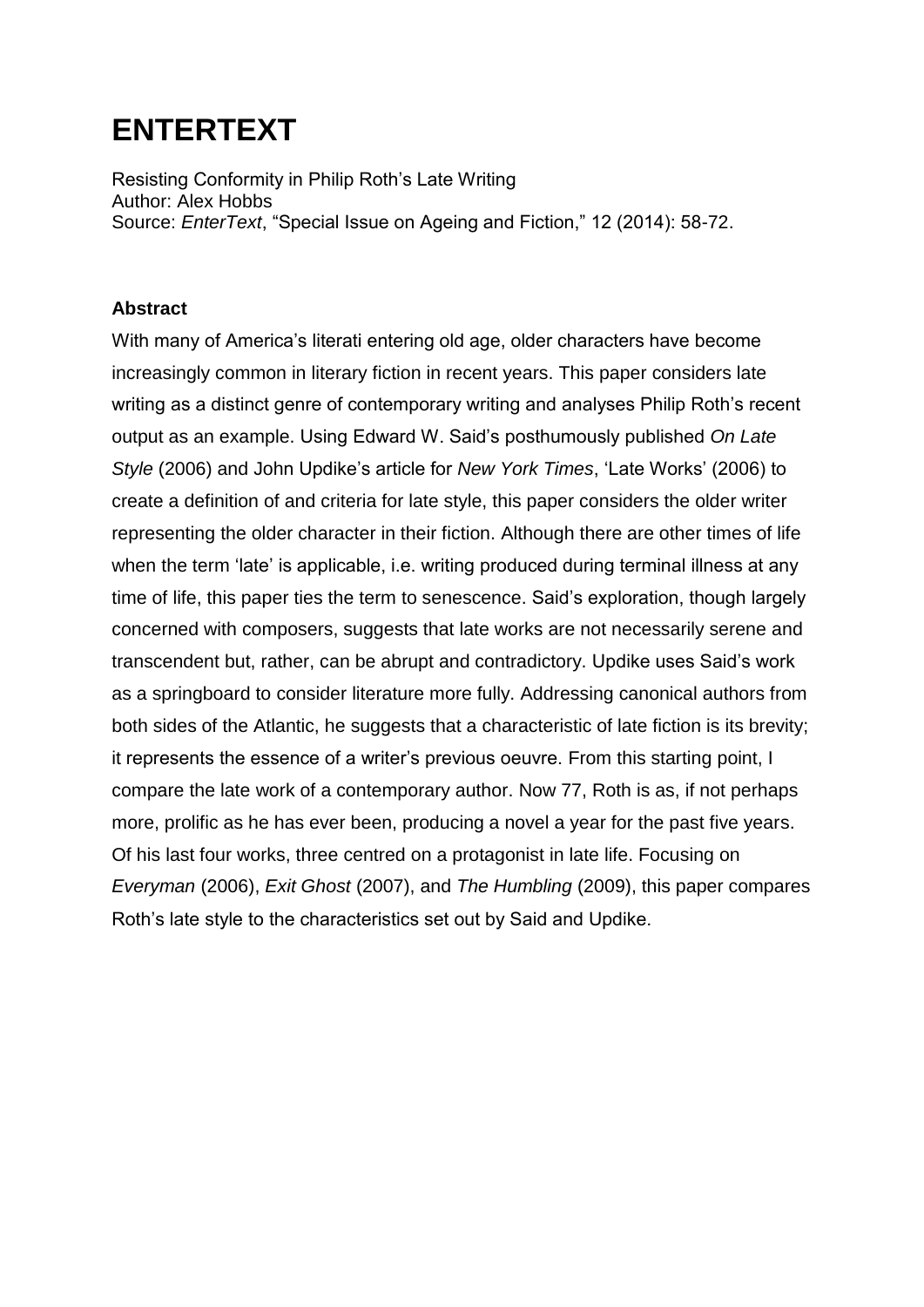## **Resisting Conformity in Philip Roth's Late Writing Alex Hobbs**

Late style is a creative period that has been considered largely in terms of older composers and artists rather than writers. However, as America's population and literati ages, and, perhaps as a consequence, older characters become more common in fiction, it seems to be to be an interesting time to explore late writing. Drawing on the work of Edward W. Said and John Updike, I will show that an analysis of late writing needs to include reception, style and issues of mortality. The case studies here are Philip Roth's recent novellas *Everyman* and *The Humbling<sup>1</sup>* , which have been chosen both because they were written in Roth's own late life and because they demonstrate late style features. Rather than conform to what is expected of late period masculinity – i.e. behaviour appropriate to mature adulthood and an acceptance of mortality – I argue that Roth writes older characters who continue in his phallocentric approach to Jewish American masculinity. Late style, as Said and Updike define it and as Roth writes it, resists the conformity of what society assumes is acceptable in old age.

Late period refers to the creative output of the last few years of a person's life. It is a problematic term as, for most people, it can only be applied retrospectively. As a person may die at any age, this period can be affixed posthumously to an artist (author/painter/composer, etc) who died in middle-age or even earlier. Thus, it is arguably a term that has more worth for the consumer (reader/viewer/listener, etc) than the artist. For the consumer, this creative piece is the final output, but for that artist themselves, it may simply have been their current project before embarking upon the next; as Roth jokes, "I like to think of it as recent work."<sup>2</sup> For the term to have maximum worth, then, the artist should be aware that they are in this late period while alive. One example might be an artist with a terminal illness; yet perhaps the more likely scenario, and the one used for the purposes of this article, is that the late period of an artist's life refers to their senescence. Certainly, as Daniel J.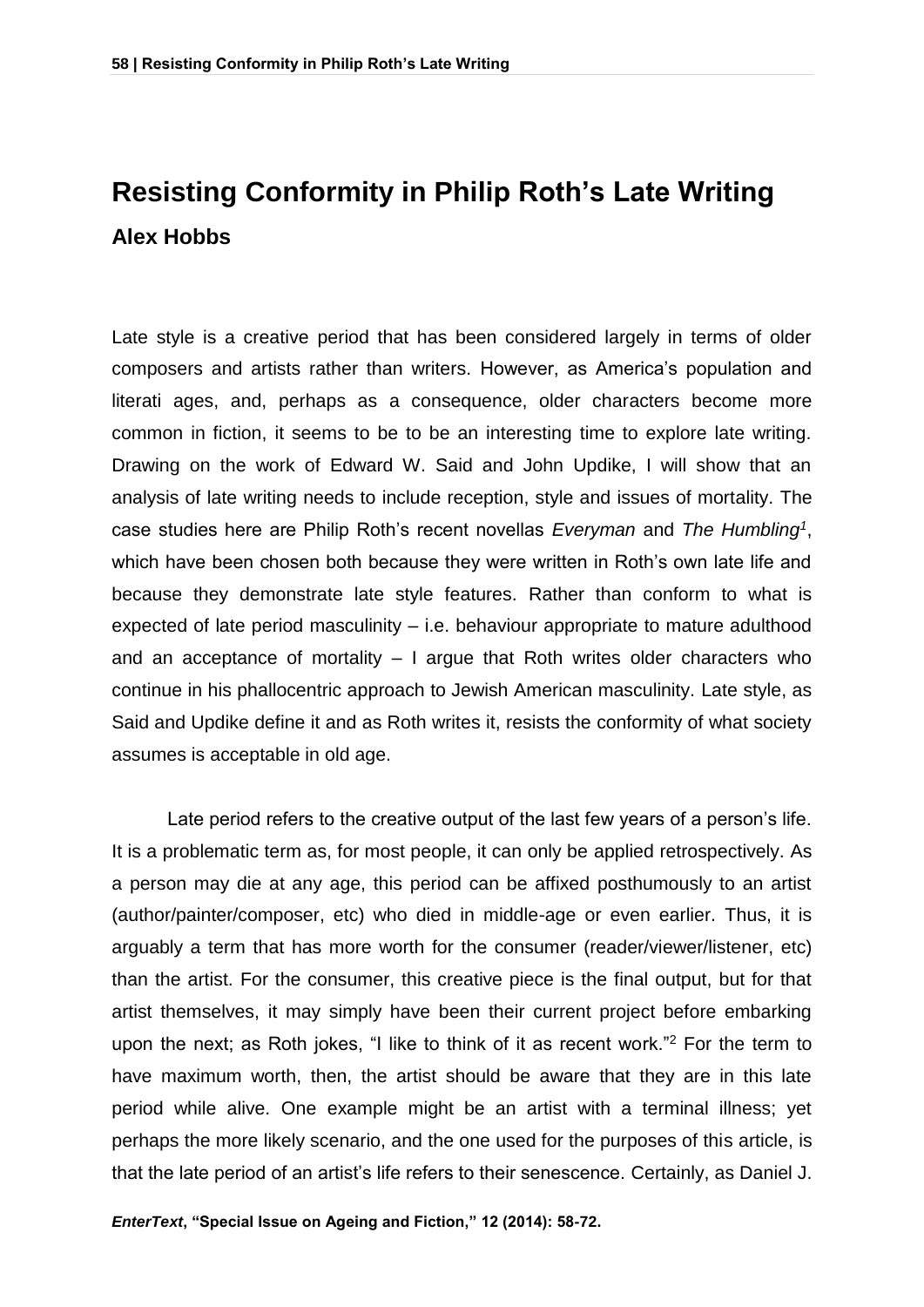Levinson, and Mike Featherstone and Andrew Wernick amongst others have noted, old age is defined in different ways – medically, socially, personally, etc – and consequently can be seen to begin at different ages<sup>3</sup>; however, beyond seventy years old seems to be a reasonable average. Both *Everyman* and *The Humbling*, the Roth texts used here, were written once the author passed this threshold.

In Edward W. Said's posthumously published *On Late Style*, he explores the qualities late works might carry, calling it "a new idiom" distinct from other works.<sup>4</sup> Said stresses that "[l]ateness is being at the end, fully conscious, full of memory, and also very (even preternaturally) aware of the present."<sup>5</sup> First and foremost, he disregards the notion that old age (or another form of late life) must be a time for closure or reconciliation, though he notes that this is one, albeit less interesting form of late style; this would constitute conformity rather than resistance to expectations. Uninterested in conformist work that is cathartic and complete, he focuses on a late style that is typified by "intransigence, difficulty, and unresolved contradiction" and "nonharmonious, nonserene tension, and above all, a sort of deliberately unproductive productiveness going *against*."<sup>6</sup> He is interested in a lateness that has more in common with the rebellion of youthful artistic output: creativity that kicks against prescribed ideas of what lateness – and in this case, age – should be.

Fundamentally, Said's definition of late style is art that reflects a feeling of dislocation. Reflecting on Adorno's ground laying ideas, Said condenses his treatise on lateness as "the idea of surviving beyond what is acceptable and normal […]. [L]ateness includes the idea that one cannot really go beyond lateness at all, cannot transcend or lift oneself out of lateness, but can only deepen the lateness."<sup>7</sup> Lateness, then, is a double state of not belonging: as too old/ill, the individual does not belong in life both by the fact they do not have long to live and according to social perception that they have little to contribute while they remain.

*EnterText***, "Special Issue on Ageing and Fiction," 12 (2014): 58-72.** Unlike the other type of late style which recaptures and distils an artist's oeuvre, thus conforming to the past, Said's preferred kind offers a significant break. One way that this might manifest itself is in a return to a more stable or constant period, either of the artist's experience or of historical influence. An example Said considers is Strauss. His late work addressed not the turmoil of Nazi Germany that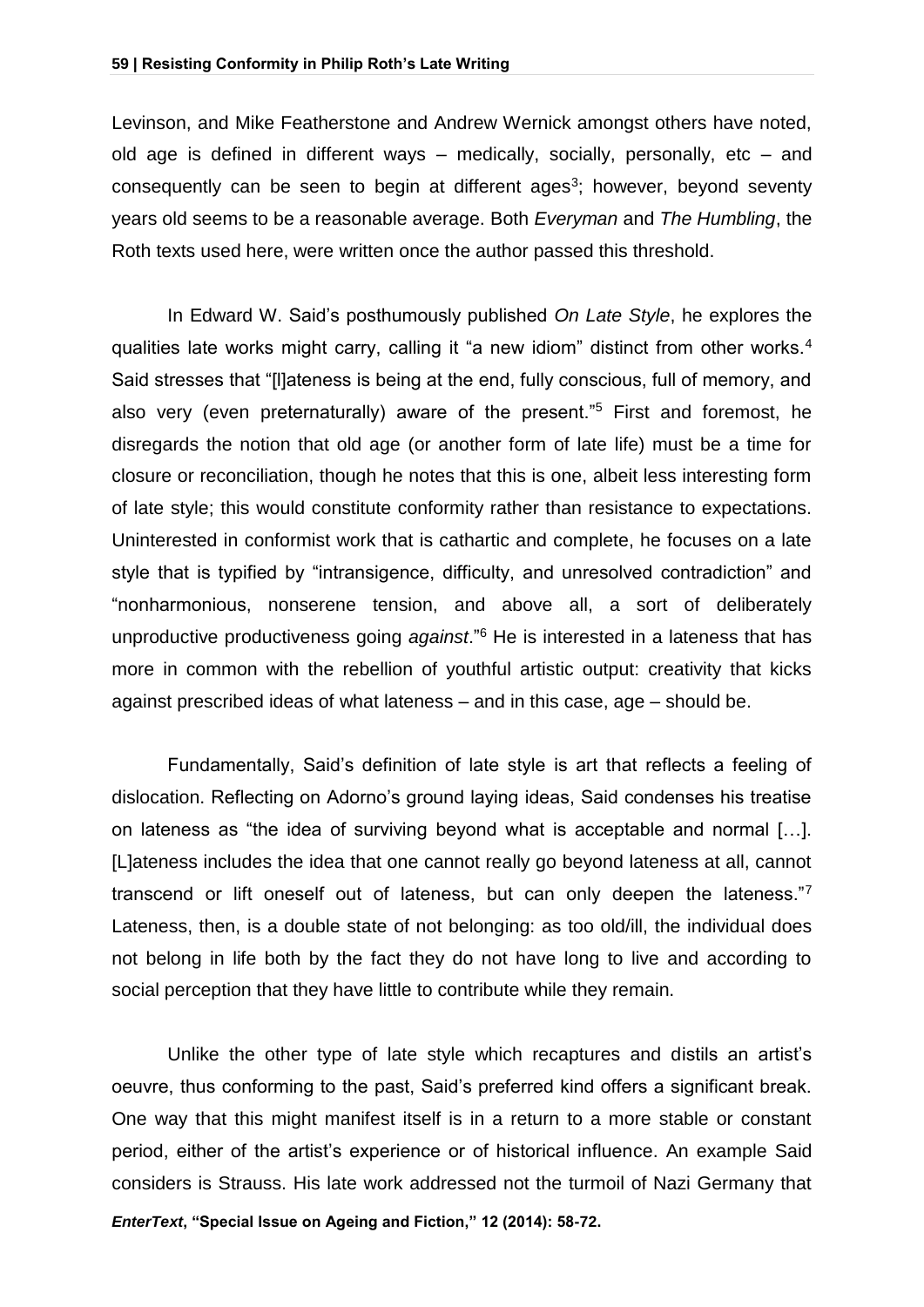surrounded him but looked back to the eighteenth century for ideas and comfort; yet, as Said stresses, while this route may have pleased the composer, it was not fashionable or well-received by avant-garde critics. Said also mentions Beethoven's less accessible late period in this context. In both cases, he highlights the perceived sense that the composer was betraying his previous great body of work by undercutting it with output that was judged somehow lesser.

The consumer will be tempted to insert biographical information into their reading of late style, but Said, while noting that such work does not ignore impending mortality, seeks to reassert the importance of the art as a standalone piece, or, "the rights of the aesthetic."<sup>8</sup> Despite a post-Bathes context, biographical readings of literature are still a common reflex whenever the protagonist shares some qualities with the author, and this seems magnified when both author and character share aged bodies, as will become evident in the later discussion of Roth.

While Said explicated late qualities largely in relation to composers' work, John Updike took similar features and noted their appearance in literature for his 2006 essay, "Late Works: Writers and Artists Confronting the End."<sup>9</sup> Taking his cue from both Said and Barbara Herrnstein Smith's term the "senile sublime," Updike considers a selection of canonical writers. Melville's "Billy Budd" proves to be a particularly fertile ground for such analysis. Published posthumously, it is the most studied of Melville's texts bar *Moby Dick*, and incredibly brief. Updike argues that if a late work is to be coherent and successful, it will most unlikely be "shed of 'obscuring puppy fat,' [and] tend to have a translucent thinness."<sup>10</sup>

If brevity is one commonality of late work so is the author's drive; as Updike describes Melville's text:

Melville's sentences, a little arthritic and desiccated decades after the headlong prose of his prime, and marked, the manuscript (at Harvard) reveals, by many hesitations and revisions, may sometimes grope, but his plot, the Christlike martyrdom of his 'fated boy,' moves unflinchingly.11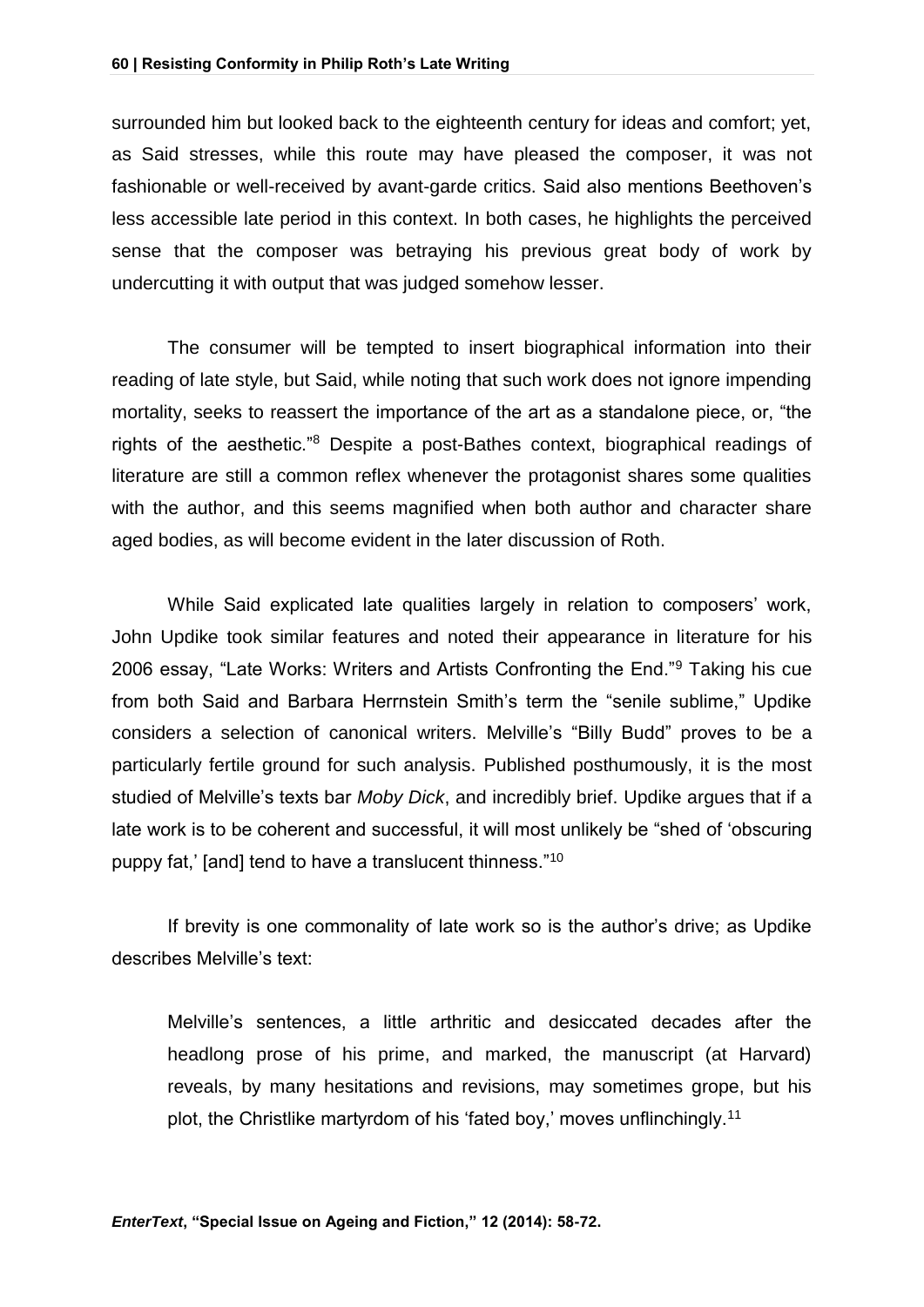Thus, the author's clarity of purpose is more focused with age not less so, and manifests itself as simple, fast moving plot, suggesting a sense of time that pervades the work. As Updike explains, "A geriatric ebb of energy is bound to affect late works, not necessarily to their detriment."<sup>12</sup> In other words, the writer gives over his time and talent only to the most salient elements of the story, and leaves out the rest.

What surrounds and affects expectations of these texts, Updike stresses, is the previous work of the author, especially if this was critically praised or well known; as he surmises, "[the author] is burdensomely conscious that he has been cast, unlike his ingénue self, as an author who writes in a certain way, with the inexorable consistency of his own handwriting."<sup>13</sup> There are, he suggests, two possible outcomes: firstly, like Hawthorne, a writer can cast about for a new form and style of writing; or secondly, like Melville, a writer can find "his way back to an earnest simplicity."<sup>14</sup> Either way, to be a late writer valued by Updike, the older author must confront or confound reader expectations rather than meet them.

Taking Said's and Updike's definitions in tandem, it seems that there are three areas on which to comment when considering late writing: the reception the work receives; its style; and its themes of mortality. This is a useful framework through which to analyse Roth's late work; it is in these elements that Roth proves both his and his characters' resistance to the assumptions of old age. By his very activity, Roth subverts the prejudice that senescence is a time to slow down. Roth has always been a prolific writer – he has never gone more than five years without releasing a work of fiction – but since the publication of *Everyman* in 2006, he has published a short novel every year. Of these short works, which have now been considered as a distinct period of his career and grouped (bar *Exit Ghost*, which is classed as a "Zuckerman Novel"<sup>15</sup>) as "Nemeses: The Short Novels" on his book jackets, attention will be paid to the ones in which ageing takes centre stage: *Everyman* and *The Humbling*.

*EnterText***, "Special Issue on Ageing and Fiction," 12 (2014): 58-72.** These short novels, by their nature, have a fairly narrow focus and only a handful of characters surrounding the ageing protagonist. Due to their length – *Everyman* 182 pages and *The Humbling* 140 pages, and both with large type and plenty of space on the page – they are, as Updike identified, more direct and have a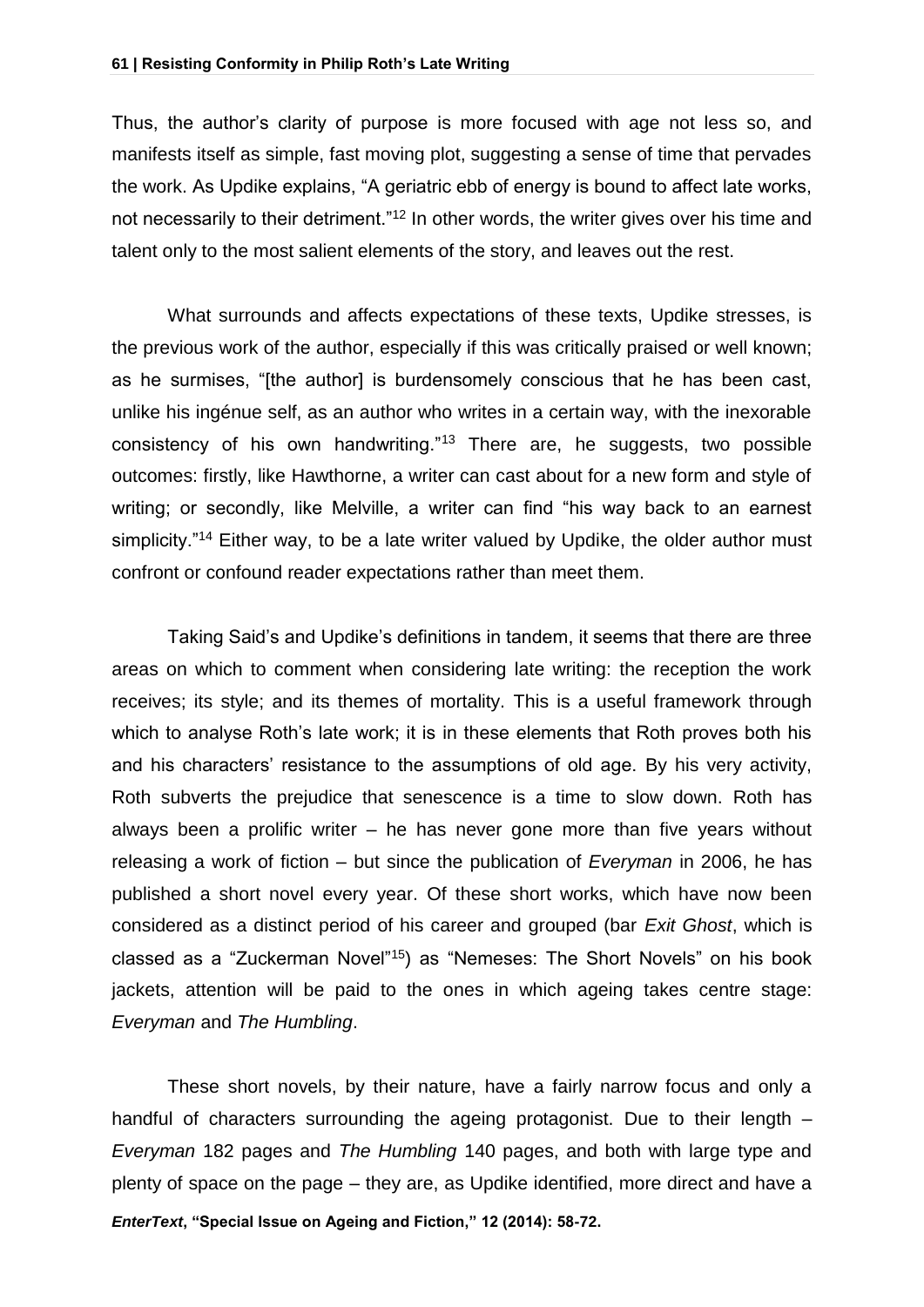greater urgency in completing their narratives. The narratives focus only on the most salient relationships, which are with women, rather than exploring family or work dynamics. Clearly such authorial choices are made in any fictional text but if one situates these short works within Roth's oeuvre, the character lists are more limited and these characters themselves much more starkly represented than in the longer works.

There is a tendency for critics, and perhaps readers, to believe that shorter novels are easier to write, or presume that writers like Roth write a hundred pages or so because they feel their time is limited and they would be unwise to embark on more lengthy projects. However, in a couple of interviews now, Roth has stated that he would prefer to begin writing a long book; one that would, in his words, "occupy me until my death."<sup>16</sup> In fact, Roth's decision to write shorter pieces, he asserts, has a reason quite other than age or ease. He has asserted that his admiration of Saul Bellow's short novels led him to wonder what he could achieve in a similar number of pages. So rather than these short novels representing less effort, a sort of semiretirement for Roth, they could actually be considered to demonstrate even greater creativity than is realised. Indeed, Roth has suggested that his move to shorter fiction, rather than being something allied with late style and age, is representative of contemporary trends; speaking last year about the influence of various screens – cinema, television, computer and Kindle – and what he sees as the decline of the big novel, he believes he has met this new market that does not have, he says, "The concentration, the focus, the solitude, the silence, all the things that are required for serious reading are not within people's reach anymore."<sup>17</sup> Thus, rather than becoming dislocated from the present, as Said stated those with those in their late period were, Roth could be seen as inhabiting the zeitgeist. Here, Roth's objectivity might be questioned; indeed, so dry is his humour that sarcasm is often difficult to pin down.

In a column that explored Roth's late creativity and pondered whether other literary luminaries might follow his example, Stuart Evers stated that the usual trajectory for authors is "an early establishing period, a peak in middle age, [and then] terminal decline."<sup>18</sup> Roth bucks this trend, publishing as frequently as he ever did, and this in itself confirms his engagement in the present. Cultural commentators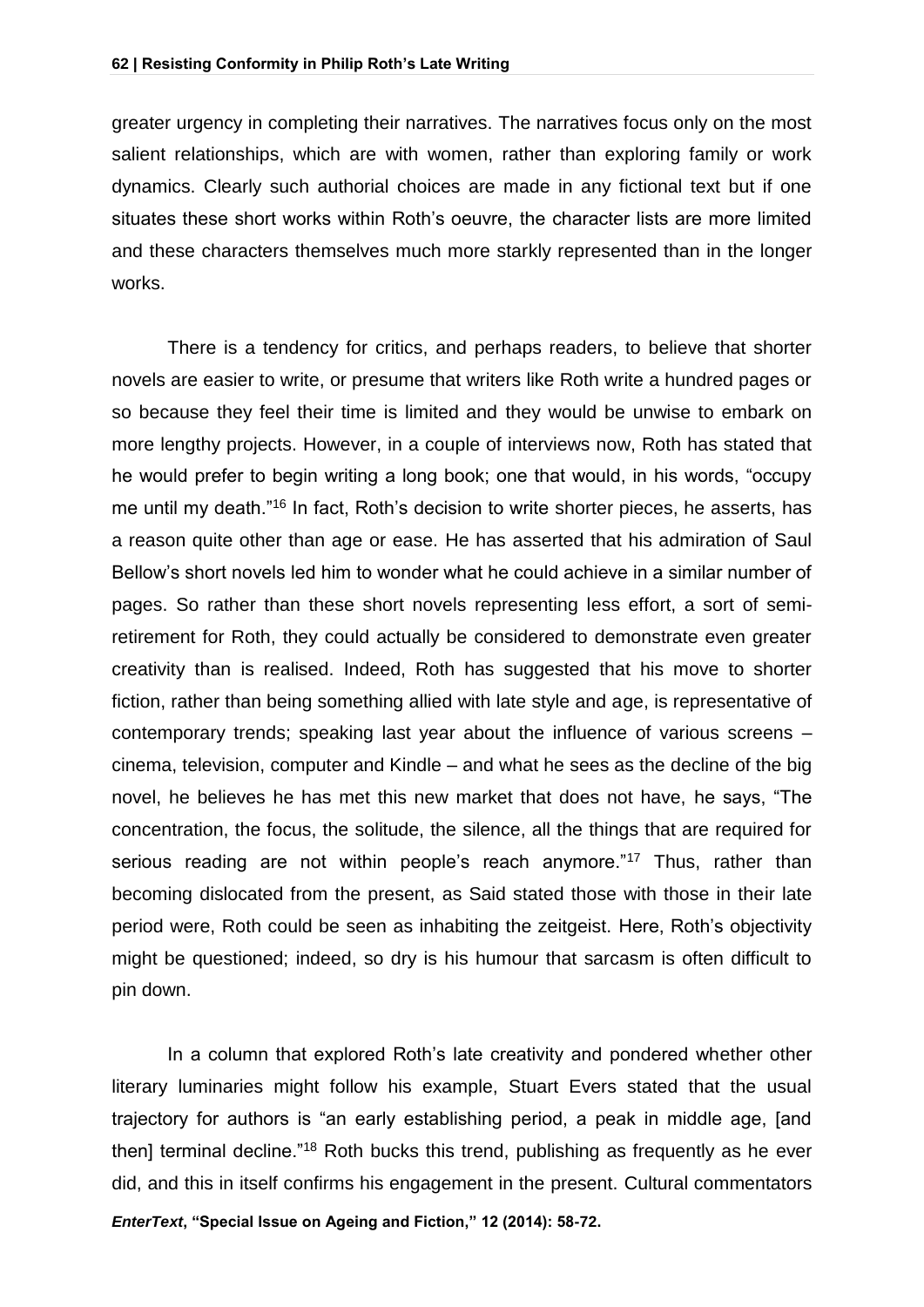such as Nicholas Delbanco have noted that Western society tends to be suspicious of people who remain creative and productive in old age.<sup>19</sup> Perhaps less stringently so than for rock and pop stars but this scepticism is present in literary circles too; there is certainly some surprise expressed in response to sustained literary activity, especially if the work is considered of a consistently good standard. Almost every interview with Roth makes some comment on his incredible creative surge in late life. He is often asked questions on the theme of mortality, such as "How much do you brood about [death]?"<sup>20</sup> Roth is self-deprecating regarding his age:

I'm 76. That's a house number. That's not an age. And it's hard to adjust to this fact. The hard part is, of course, the proximity of death. The number has no meaning as long as you're fit and healthy. But you know that you only have so much time left and you don't know how much it is. It could be a very short time. And that's a bit of a wake up call. $21$ 

While he does not dismiss his age, he is quite firm that his worries are not obsessive: "I wouldn't say [I brood] daily, but I think weekly would be a true answer."<sup>22</sup> He is, as Said would suggest, fully conscious of being near the end.

Roth's protestations notwithstanding, for the reader at least, there is the temptation to conflate character and author, as Said noted is common for those writing in old age. When interviewing Roth soon after the publication of *Everyman*, Mark Lawson commented at the outset, "I have to say, I expected you to be wheeled in for this interview with an IV drip. I was very worried about you."<sup>23</sup> And reflecting on the plotlines of *Exit Ghost*, Roth himself noted, "I've been getting sympathetic looks from people who imagine that I've had prostate cancer."<sup>24</sup> However, this reaction is perhaps forgivable for Roth readers; Roth has always written according to his rule that "if you know something well, you should mine that," so his protagonists have consistently reflected his personal history.<sup>25</sup>

What might be a return to stable ground in late style is, for Roth, a constant setting. Roth utilises his own history for *Everyman* and *The Humbling*, both of which have central characters born in the same decade as the author and are set in the contemporary period so are the same age as Roth now. Moreover, the "Nemeses"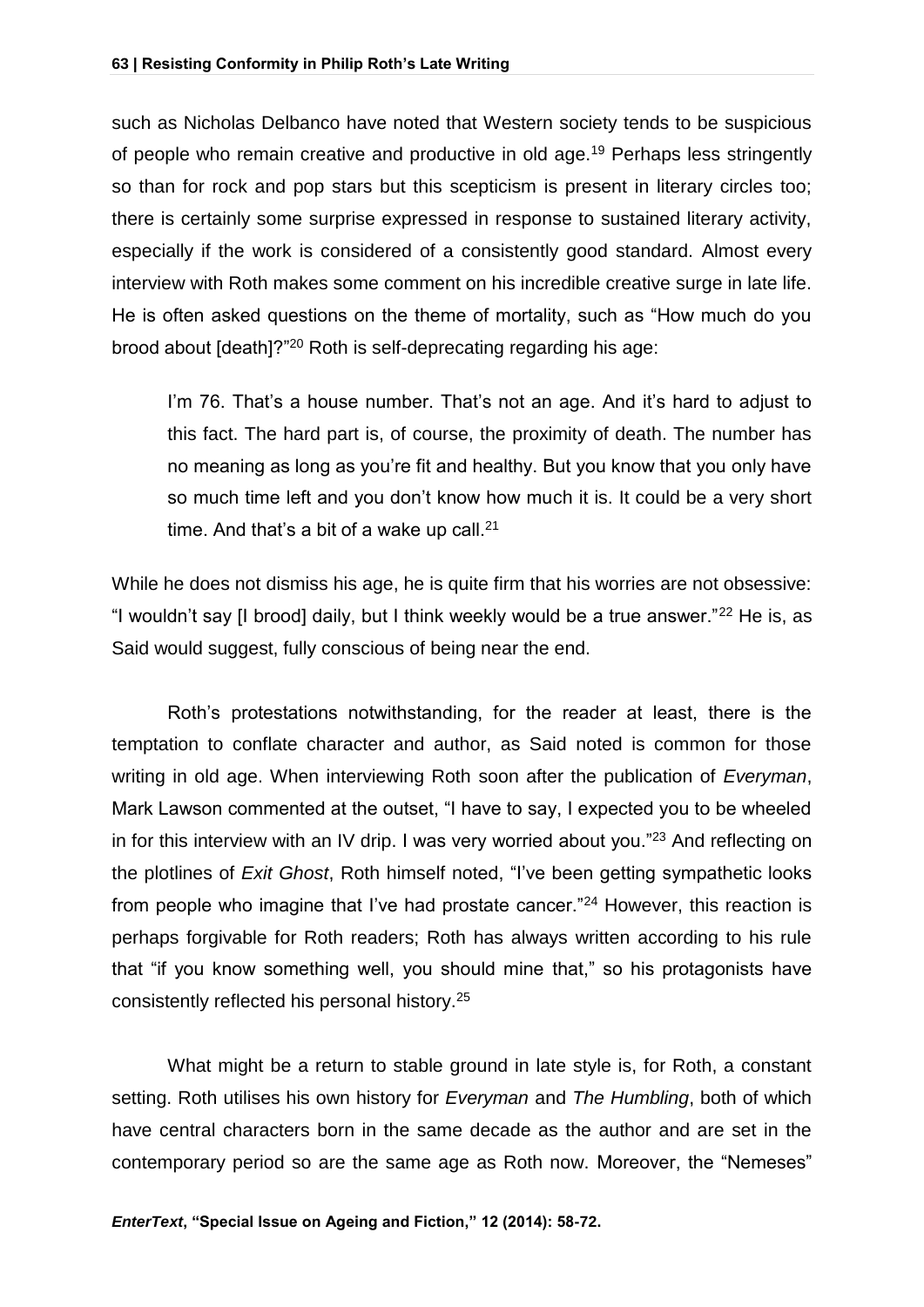novels that do not focus on older men, *Indignation* and *Nemesis*, are set in the past, the 1950s and 1940s respectively, and so also draw upon the past of the author. While these novels have a national or international crisis as their backdrop – the Korean War in *Indignation* and the polio epidemic in *Nemesis* – the books with elderly protagonists centre on much more private crises. Nevertheless, all are united by a terror of mortality, whether as a result of old age or premature death brought about by disease or war.

This focus on death, while common in late writing, as Said states, is not necessarily popular. Readers tend to want to discern a positive conclusion or tone in late writing; as Edward Rothstein explains in his review of Said's book:

We want to be reassured that there really is something progressive about human understanding. We want to feel that in a final confrontation with morality, something profound takes place. When the end is near, we want there to be a sign of this in the work itself, some proof of accumulated insight.<sup>26</sup>

As work that does not offer such neat conclusions or uplifting prose, this might account for the relatively lukewarm reception of Roth's late work. The long novels that preceded the "Nemeses" short novels received all manner of praise and awards, including the Pulitzer Prize for *American Pastoral<sup>27</sup>*, the PEN/Faulkner Award for *The Human Stain<sup>28</sup>* and the James Fennimore Cooper Prize for Best Historical Fiction for *The Plot Against America*. *<sup>29</sup>* Recent accolades, however, have been for lifetime achievements, such as the Pen/Nabakov Award, the PEN/Saul Bellow Award and the Man Booker International Award, rather than individual titles. The critical reception of the "Nemeses" series has, for the most part, been less complimentary; the consensus seems to be that they are fine but they are not high Roth. By far the worst received was *The Humbling*; *The Guardian* and *New York Times* were particularly harsh, with Michiko Kakutani describing it as "a slight, disposable work" and many more commenting on the unbelievable and gratuitous sex scenes.<sup>30</sup> Reviewers have attempted to categorise the short novels, stating that they are novels about death, novels about the humiliation of old age. Whether reviews do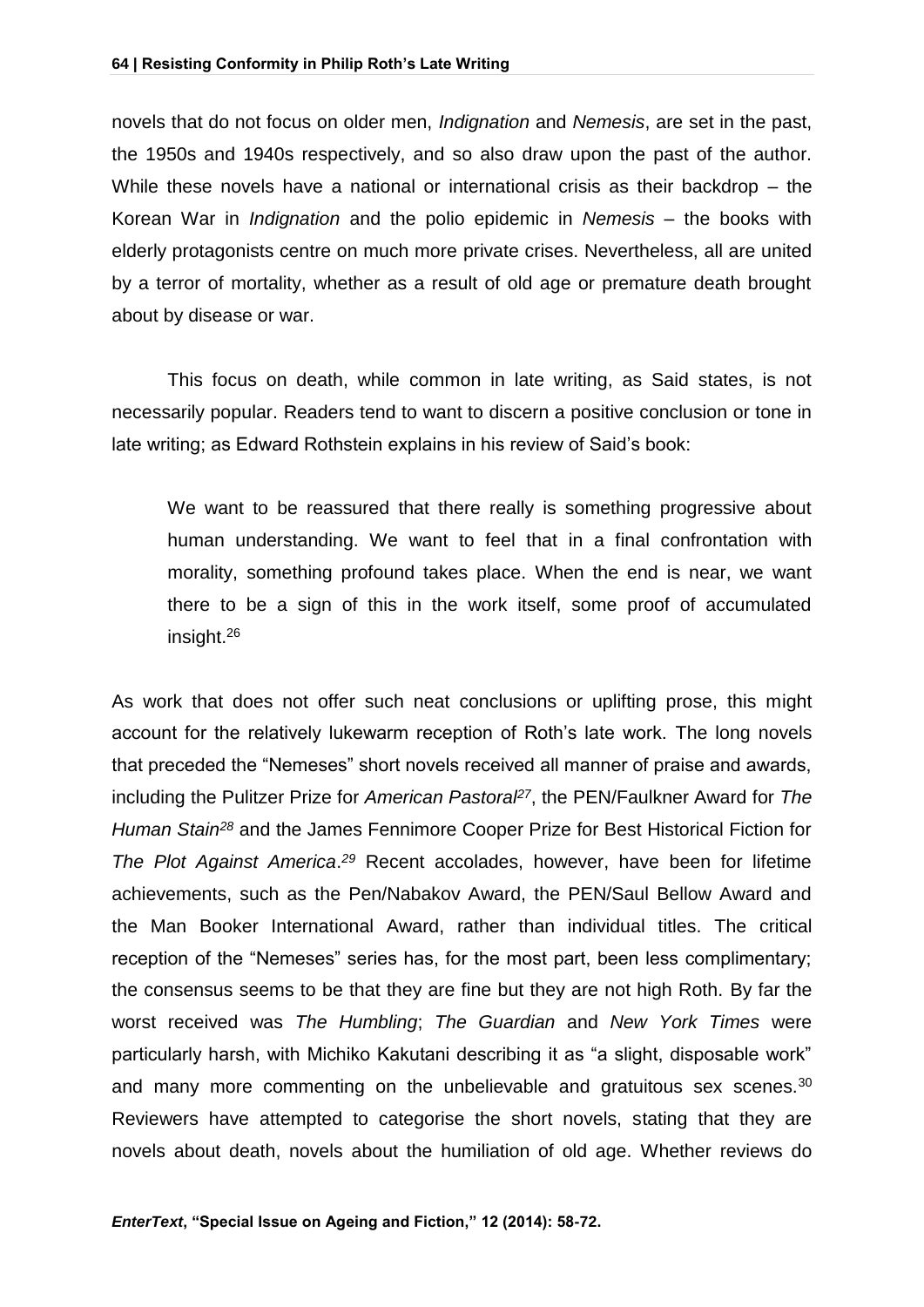them a disservice in distilling them thus, this negative critical reception is reflective of Said's definition of late style.

Roth accepts that, while considered a comic writer earlier in his career, his latest books have a much darker tone. In fact, readers might consider this overriding theme of cataclysm and the consistently pared down style as showing some kind of cohesion of Roth's late oeuvre. Indeed, Roth concurs to some extent; he believes that his subject matter is influenced by his age; he has said, "[o]ld men write books about cataclysms… the intimacy with mortality makes your mind turn a certain direction."<sup>31</sup> Perhaps in some respects the novels do offer a sense of closure in that the ageing protagonist dies in each case. However, and importantly for Said's configuration of late style, the novels are not reconciled to the experience of ageing and old age; they depict angry men, who are not ready for what is happening to them. Moreover, in subverting the social conceptions of what is appropriate in old age, especially in sexual activity, they show the rebelliousness that Said so admired. Thus, the characters certainly display the dislocation and disengagement that Said identifies as accompanying old age, even if Roth himself does not display or admit to such sentiments.

In *Everyman*, the omniscient narrator reviews the life of the nameless everyman character, paying particular attention to his last years, and in doing so addresses universal fears of ageing. The aspects of age that are identified are wholly negative, viewing age as deterioration from a normal body and life, to a fragile body and eventual absence of life altogether. Health problems, body changes, depression, loss of friends and family members, and care-giving issues are all catalogued. As Roth commented in an interview with Lawson, it is a novel of illness: "[t]he narrative line would follow the history of a man's illness. Therefore, the moments when he's well and healthy, I pass over in a paragraph. I think I say, twenty-two years passed and he felt great. And I'm not interested in that."<sup>32</sup> However, there are moments when the protagonist's retirement has the potential to become a Third Age in which he could experience creativity. Having moved to the coast in retirement, he decides to keep himself busy by running art classes at the Starfish Beach retirement village in which he lives. At first the protagonist seems happy, describing his new home in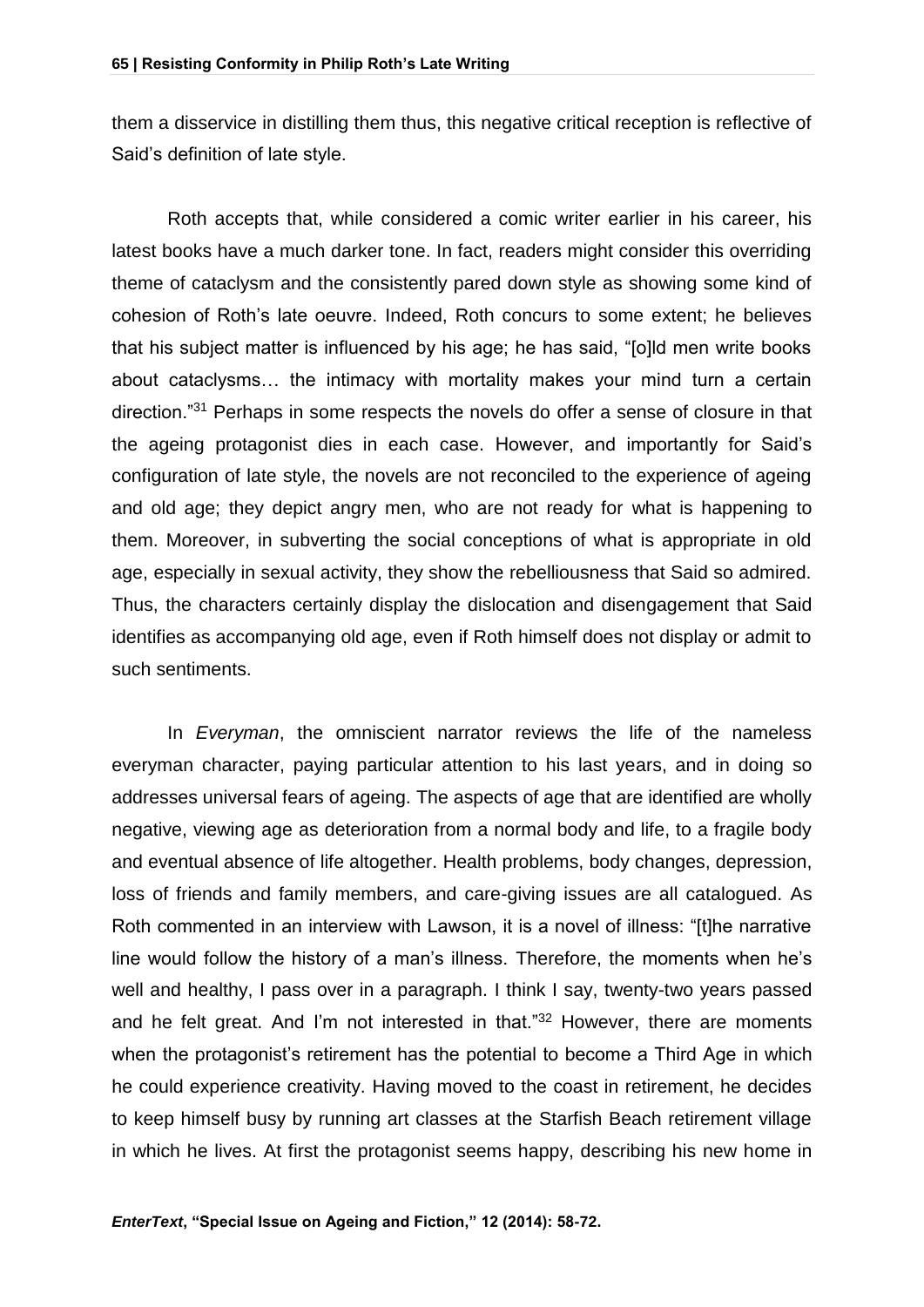terms akin to a holiday resort, with facilities and entertainment for the residents. He sets out with good intentions to keep his body and mind active:

As soon as he moved into the village, he turned the sunny living room of his three-room condo into an artist's studio, and now, after taking his daily hourlong four-mile walk on the boardwalk, he spent most of the remainder of each day fulfilling a long-standing ambition by happily painting, a routine that yielded all the excitement he'd expected.<sup>33</sup>

Here, Roth allies mental and physical stimulation, suggesting that both are salient to the continuation of a youthful or positive outlook on life, an argument that Betty Friedan supports.<sup>34</sup> However, it does not take long before the place simply reminds him that he and all those around him are old, and he is overcome by depression and fears of mortality.

While Simon Axler begins *The Humbling* as a vital man – he's described as "a large, burly actor standing six feet four inches tall, with a big bald head and the strong hairy body of a brawler  $[...]^{35}$  – the novella presents age as a successive loss of identity. First, Axler loses his craft; the opening lines begin: "He'd lost his magic. The impulse was spent. He'd never failed in the theatre, everything he had done had been strong and successful, and then the terrible thing happened: he couldn't act.  $[...]$  His talent was dead."<sup>36</sup> Though for a while he replaces the lost professional impulse with a sexual one, this too deserts him, until there is no Axler, no remaining identity, and he shoots himself. Having lost these two defining masculine identities – sexual and professional – he no longer knows himself. This reflects Featherstone and Wernick's assertion that ageing can result in a dislocation from identity: "the notion that for some the outer body and face can become a rigid alien structure of imprisonment which can mask forever the possibilities of expressing the self within."<sup>37</sup> Indeed, Axler's inability to act can be read as a metaphor for ageing: this loss of selfhood and agency is an inability to perform as himself, which causes first madness (he commits himself to a mental hospital), and eventually a desire to die.

*EnterText***, "Special Issue on Ageing and Fiction," 12 (2014): 58-72.** The sexual activity of the characters in *Everyman* and *The Humbling* marks them as rebellious or abnormal, as the criticism against *The Humbling* noted. This is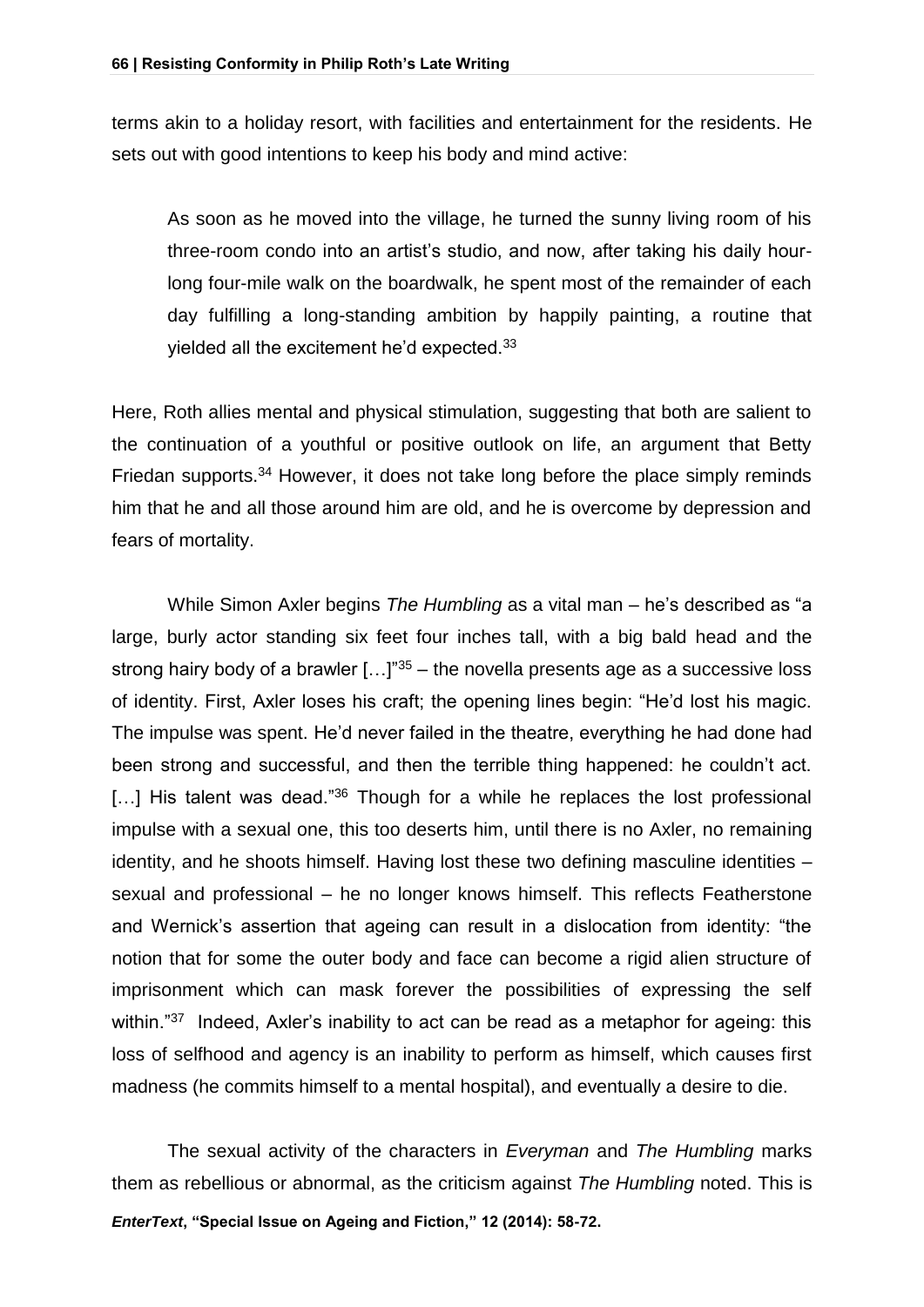similarly emphasised by Stephen Metcalf in his review of *Everyman*; he indicated that a focus on sex was unrealistic, that sex drive in a character of this age was unconvincing: "[n]o doubt Roth's own vanity, his celebrity writer's sense of seigniorial privilege, has led him to over-associate the horror of dying with the loss of sexual vitality."<sup>38</sup> These reviews expose the presumption that ageing is a heterogeneous experience as well as an asexual period of life; however, as sexual potency is such an integral facet of masculinity, both for the individual and the social perception of men, the charge of over-associating is unwarranted. Indeed, Roth's fictional constructions of masculinity have been phallocentric from the beginning of his writing career, i.e. *Portnoy's Compaint<sup>39</sup>*, so it is unsurprising that his older characters should also focus on their sexual identity. That there is a continuance of identity uniting Roth's male characters regardless of age suggests a more heterogeneous perception of the male ageing experience than is widely assumed by society or popular media (though it does attest to Roth's almost homogenous notion of masculinity as sexualised). The characters continue to pursue their sexual identity in defiance of social convention. Both protagonists begin affairs late in life: for the unnamed protagonist of *Everyman*, this is a series of affairs with much younger women he embarks upon around the age of fifty. These adventures, while destroying his marriage, give him a renewed vigour. His wife identifies the protagonist's affairs as pursuits to find passion, but perhaps they are also proof of his virility; these acts are reaffirmations of his masculinity at a time in his life when society perceives it as diminishing.<sup>40</sup>

*EnterText***, "Special Issue on Ageing and Fiction," 12 (2014): 58-72.** For Axler, too, sexual congress becomes his only form of self-expression. He had always attracted the attention of women but in his later years he attracts much younger women; first, Sybil Van Buren at the mental hospital, and then Pegeen, the daughter of old friends who is twenty years his junior and a lesbian. Once he begins a relationship with her, he feels his life may once again have some purpose: "He was here. She was here. Everyone's possibilities had changed dramatically."<sup>41</sup> If this age difference is not enough to prove the transgression of propriety, the sexual acts described are, even for Roth, explicit. There are, for example, scenes of anal sex, domination, and strap-on dildos. Through these various and adventurous sexual acts, Axler, perhaps like the reader, concludes, "I may be a twisted old man."<sup>42</sup> What facet of the sexual content the critics objected to is unclear. Certainly, the sex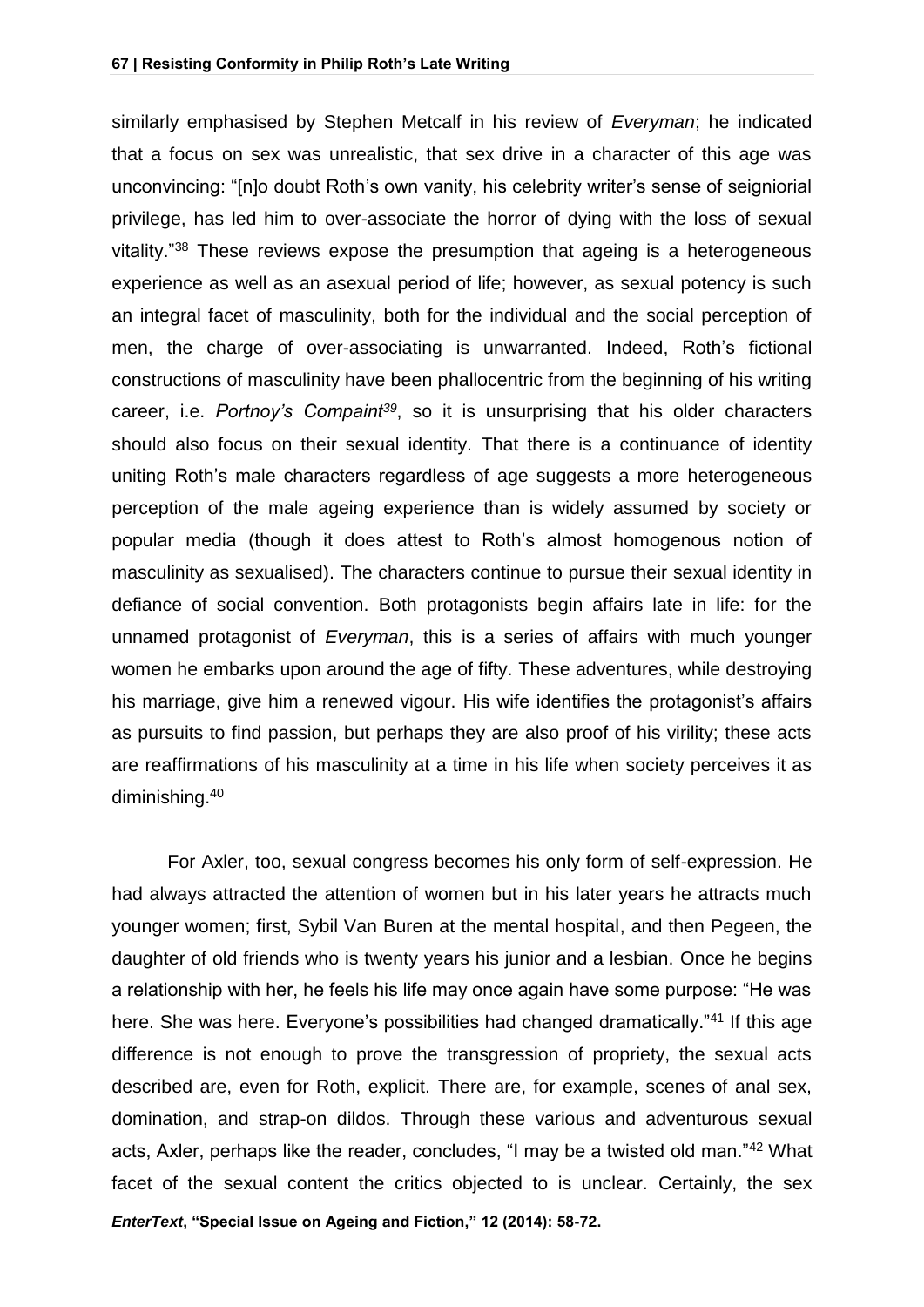scenes are extreme but they are similarly so in *Sabbath's Theater* and this was critically very well received.<sup>43</sup> However, perhaps a heterosexual man of whatever age attempting to alter the sexual orientation of a woman has misogynistic implications, and it is this that the critics address. This, though, is short-sighted as Axler's confidence is misplaced, as shown in a conversation: "'You really think you've fucked the lesbian out of me in ten months'? 'Are you telling me that you're still sleeping with women? […] Are you, Pegeen?' With her free hand she held up two fingers."<sup>44</sup> Thus, when she leaves him, he is left not only alone but feels humiliated and foolish. With these caveats in place, it could be argued that it can only be the age of the protagonist and his sexual excess to which critics object. Thus, the objection of critics and their assertion that such writing is somehow inappropriate ties these novels to late style; as Said states: "Lateness therefore is a kind of self-imposed exile from what is generally acceptable, coming after it, and surviving beyond it."45 By continuing to write so explicitly, Roth locates himself beyond what is acceptable and, therefore, in lateness.

The late flushes of sexual experimentation do not last for either protagonist. In *Everyman*, the protagonist asks a girl out on the beach but when he does not hear back from her, he has to accept that he has lost the sexual aspect of his masculinity. He may be attracted to others but they are not attracted to him; he recognises:

He neither possessed the productive man's male allure nor was capable of germinating the masculine joys, and he tried not to long for them too much. On his own he had felt for a while that the missing component would somehow return to make him inviolable once again and reaffirm his mastery, that the entitlement mistakenly severed would be restored and he could resume where he'd left off only a few years before. But now it appeared that like any number of the elderly, he was becoming less and less and would have [to?] see his aimless days though to the end as no more than what he was – the aimless days and the uncertain nights and the impotently putting up with the physical deterioration and the terminal sadness and the waiting and waiting for nothing.<sup>46</sup>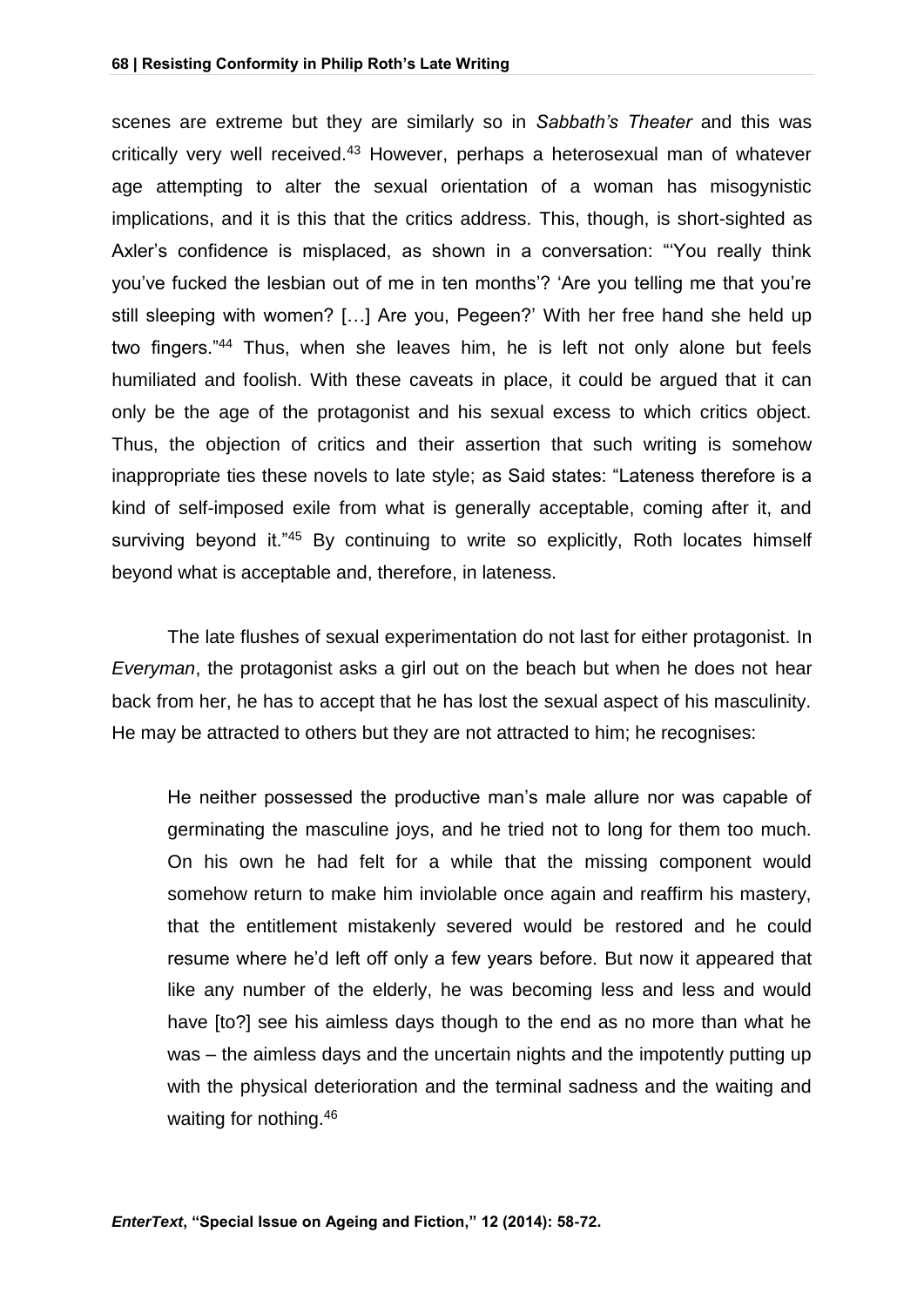As the protagonist equates masculinity with physical and sexual prowess, he feels he has lost his masculine identity, and dies shortly thereafter.

Axler, too, must be disappointed in his hopes for a prolonged sexual relationship; as Parks comments, "[the novel's] unhappy dénouements carry the stern and conservative warning – for whom if not the charismatic writer himself? – that it's a path which can only lead to disaster."<sup>47</sup> In the end, Pegeen leaves him for another woman. He realises that, he had just been delaying the inevitable, and the relationship was only a temporary distraction:

A man's way is laid with a multitude of traps, and Pegeen had been the last. He'd stepped hungrily into it and taken the bait like the most craven captive on earth. There was no other way for it to wind up, and yet he was the last to find out. Improbable? No, predictable. […] [T]he process of collapse took less than five minutes, a collapse from a fall brought on himself and from which there was no recovery.<sup>48</sup>

Without any facet of his identity remaining, he commits suicide.

In *Everyman*, the protagonist ends his life in the Starfish Beach Retirement Village, estranged from his family. His funeral emphasises his isolation; his brother's eulogy focuses upon childhood events and his daughter, Nancy, almost entirely leaves out her father, giving a history of the graveyard instead. This suggests there was little of worth in his adult life, again reinforcing his nameless unimportance; his funeral is described thus, "[u]p and down the state that day, there'd been five hundred funerals like his, routine, ordinary […]. But then it's the commonness that's most wrenching, the registering once more of the fact of death that overwhelms everything."<sup>49</sup> In all areas of his life, the protagonist echoes Öberg's research as he views himself as less masculine in his increasing years: "[m]y God, he thought, the man I once was! The life that surrounded me! The force that was mine! No 'otherness' to be felt anywhere! Once upon a time I was a full human being."<sup>50</sup> This proclamation distils much of what he feels throughout the novel: he believes himself a lesser man, that he has lost – and more importantly, cannot regain – all the facets of himself that gave him power in society.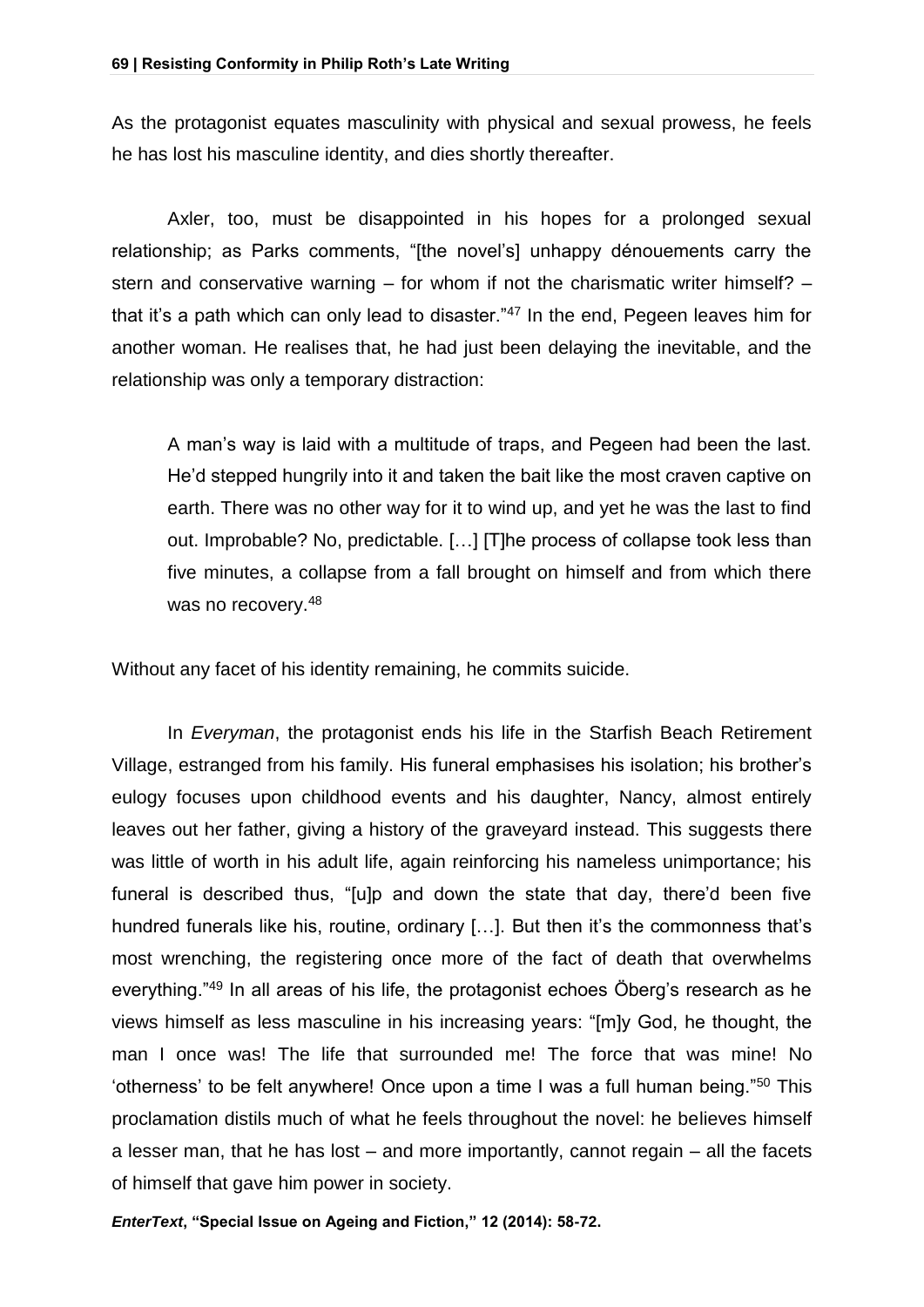Similarly, Axler ends his life alone; he sits with the shotgun barrel in his mouth. However, although he kills himself, in this final act he goes some way towards regaining his identity. He is unable to pull the trigger until he has this thought:

[F]inally it occurred to him to pretend that he was committing suicide in a play. In a play by Chekhov. What could be more fitting? It would constitute his return to acting, and, preposterous, disgraced, feeble little being that he was, a lesbian's thirteen-month mistake, it would take everything in him to get the job done.<sup>51</sup>

The novel ends with Axler's death but there is a final note of triumph and power: "He had brought it off, the well-established stage star, once so widely heralded for his force as an actor, whom in his heyday people would flock to the theatre to see."<sup>52</sup> Nonetheless, that it is only death that can bring and end to his misery and loss of identity is in itself a strong indictment of ageing.

*Everyman* and *The Humbling* cover similar themes associated with death. In *Everyman* Roth suggests that there is nothing to be done; we're all going to die and death will come before we're ready because we can never prepare for it. *The Humbling*, on the other hand, shows a man trying desperately but futilely to fight against old age with sex. However, in the end, such a goal is unattainable and Roth suggests any attempts are humiliating. Both focus on negative implications of ageing; as Roth writes in *Everyman*, "Old age isn't a battle; old age is a massacre" (156).

Roth's late work, read through the definitions given by Said and Updike, is as contrary as Roth himself. While readers and critics may come to these texts as examples of late style, noting their brevity and preoccupations with mortality, Roth attempts to eschew such compartmentalisation through complexities of character and plot, and his own resistance to be consigned to lateness before he is ready. Roth, it would seem, has a complicated understanding of late style, one which perhaps reflects the changing and more heterogeneous experience of ageing. Roth,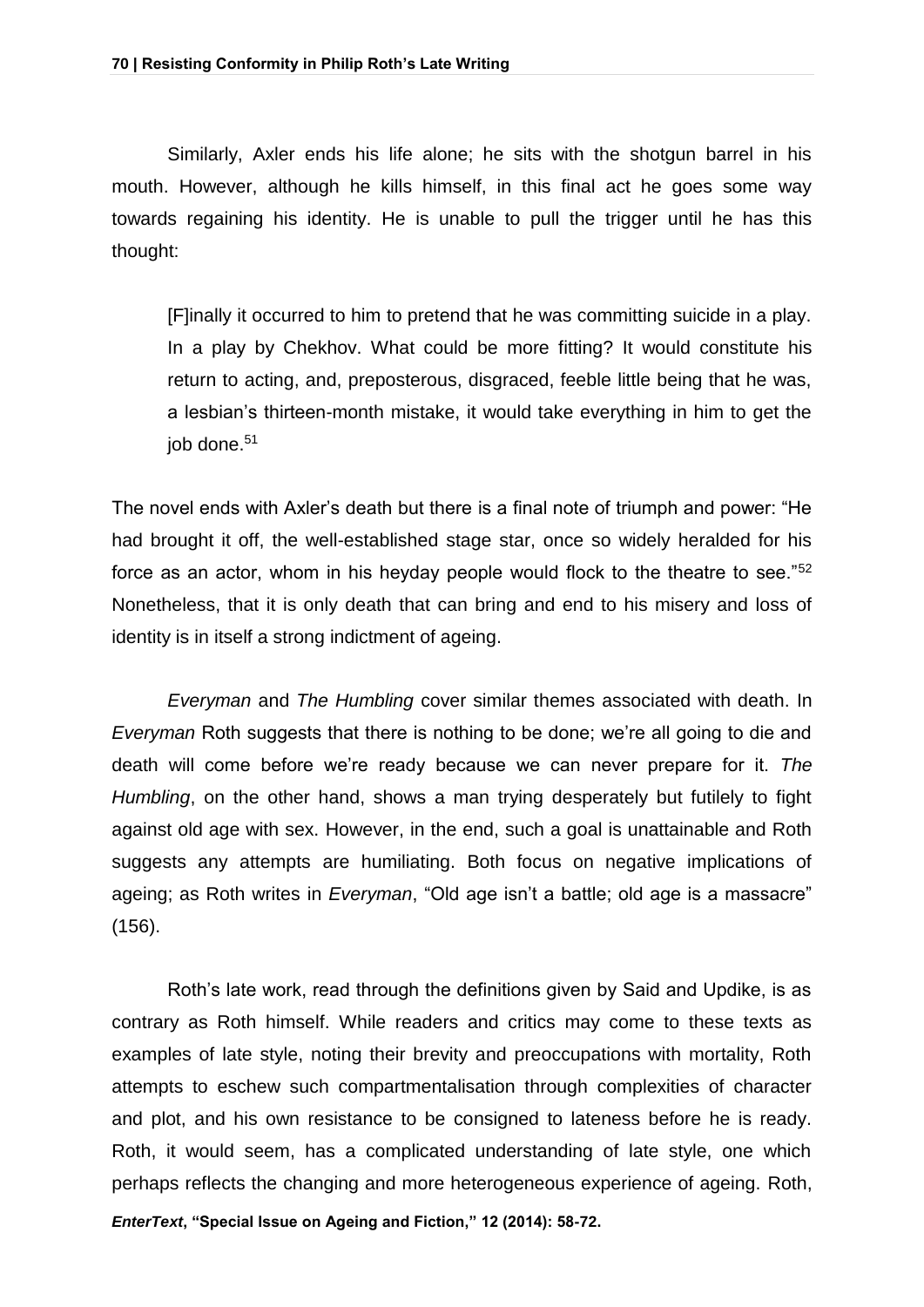then, can be considered a forerunner of the baby boomer generation, who are now remaining active into their senescence and forcing a social re-examination of how old age is culturally represented and perceived. Yet if lateness is a state out of which a writer cannot escape, Roth is either in his late period or has yet to start it; he cannot oscillate between the two and therefore he must be placed in his late period. Within the delineations made by Said and Updike, Roth writes the type of late fiction both admired: brief, certainly, but written with a stripped back energy and with characters who rage against their demise. By resisting conformist social perceptions of what is appropriate for male old age, Roth's late works display the "non harmonious, nonserene tension" of "going *against*" that Said praised.<sup>53</sup>

- 7 Ibid., 13.
- 8 Ibid., 9.

<sup>22</sup> Ibid., par. 20 of 34.

<sup>1</sup> **Endnotes**

<sup>1</sup> Philip Roth, *Everyman* (London: Jonathan Cape, 2006); Philip Roth, *The Humbling* (London: Jonathan Cape, 2009).

<sup>2</sup> Philip Roth in Mark Lawson, *Front Row* (BBC Radio 4, 27 June 2011).

<sup>3</sup> Daniel J. Levinson with Charlotte N. Darrow, Edward B. Klein, Maria H. Levinson and Braxton McKee, *The Seasons of a Man's Life* (New York: Ballantine Books, 1978); Mike Featherstone and Andrew Wernick, eds., *Images of Aging: Cultural Representations of Later Life* (London: Routledge, 1995).

<sup>4</sup> Edward W. Said, *On Late Style: Music and Literature Against the Grain* (London: Bloomsbury, 2007).

<sup>5</sup> Ibid., 14.

<sup>6</sup> Ibid., 7.

<sup>9</sup> John Updike, "Late Works: Writers and Critics Confronting the End" (*The New Yorker*, 7 August, 2006). [http://www.newyorker.com/archive/2006/08/07/060807crat\\_atlarge](http://www.newyorker.com/archive/2006/08/07/060807crat_atlarge)

<sup>10</sup> Ibid., par. 25 of 39.

<sup>11</sup> Ibid., par. 24 of 39.

<sup>12</sup> Ibid., par. 37 of 39.

<sup>13</sup> Ibid., par. 25 of 39.

<sup>14</sup> Ibid.

<sup>15</sup> Philip Roth, *Exit Ghost* (London: Jonathan Cape: 2007).

<sup>16</sup> Philip Roth in John Freeman, "Philip Roth: America the Dutiful" (*Independent*, 12 September 2008) par. 19 of 20. [http://www.independent.co.uk/arts-entertainment/books/features/philip-roth-america](http://www.independent.co.uk/arts-entertainment/books/features/philip-roth-america-the-dutiful-926481.html)[the-dutiful-926481.html](http://www.independent.co.uk/arts-entertainment/books/features/philip-roth-america-the-dutiful-926481.html)

<sup>17</sup> Philip Roth in Elaine Lies, "Philip Roth wins Man Booker International Prize" (*Reuters*, 18 May 2011). [http://www.reuters.com/article/2011/05/18/us-books-manbooker-international](http://www.reuters.com/article/2011/05/18/us-books-manbooker-international-idUSTRE74H1V020110518)[idUSTRE74H1V020110518](http://www.reuters.com/article/2011/05/18/us-books-manbooker-international-idUSTRE74H1V020110518)

<sup>18</sup> Steve Evers, "Will Any Other Novelists Pull a Roth?" (*Guardian*), par. 2 of 6.

<http://www.guardian.co.uk/books/booksblog/2010/mar/08/novelists-pull-a-roth>

<sup>19</sup> Nicholas Delbanco, *Lastingness: The Art of Old Age* (New York: Grand Central Publishing, 2011). <sup>20</sup> Tina Brown, "Philip Roth Unbound" (*The Daily Beast*, 30 October 2009), par. 20 of 34.

<http://www.thedailybeast.com/articles/2009/10/30/philip-roth-unbound-interview-transcript.html>  $21$  Ibid., par. 19 of 34.

<sup>23</sup> Mark Lawson, *Mark Lawson Talks to Philip Roth* (BBC4, 3 June, 2006).

<sup>24</sup> Philip Roth in Mark Lawson, "Philip Roth in His Own Words" (*The Independent*, 3 October 2007), par. 6 of 56. [http://www.independent.co.uk/arts-entertainment/books/features/philip-roth-in-his-own](http://www.independent.co.uk/arts-entertainment/books/features/philip-roth-in-his-own-words-395840.html)[words-395840.html](http://www.independent.co.uk/arts-entertainment/books/features/philip-roth-in-his-own-words-395840.html)